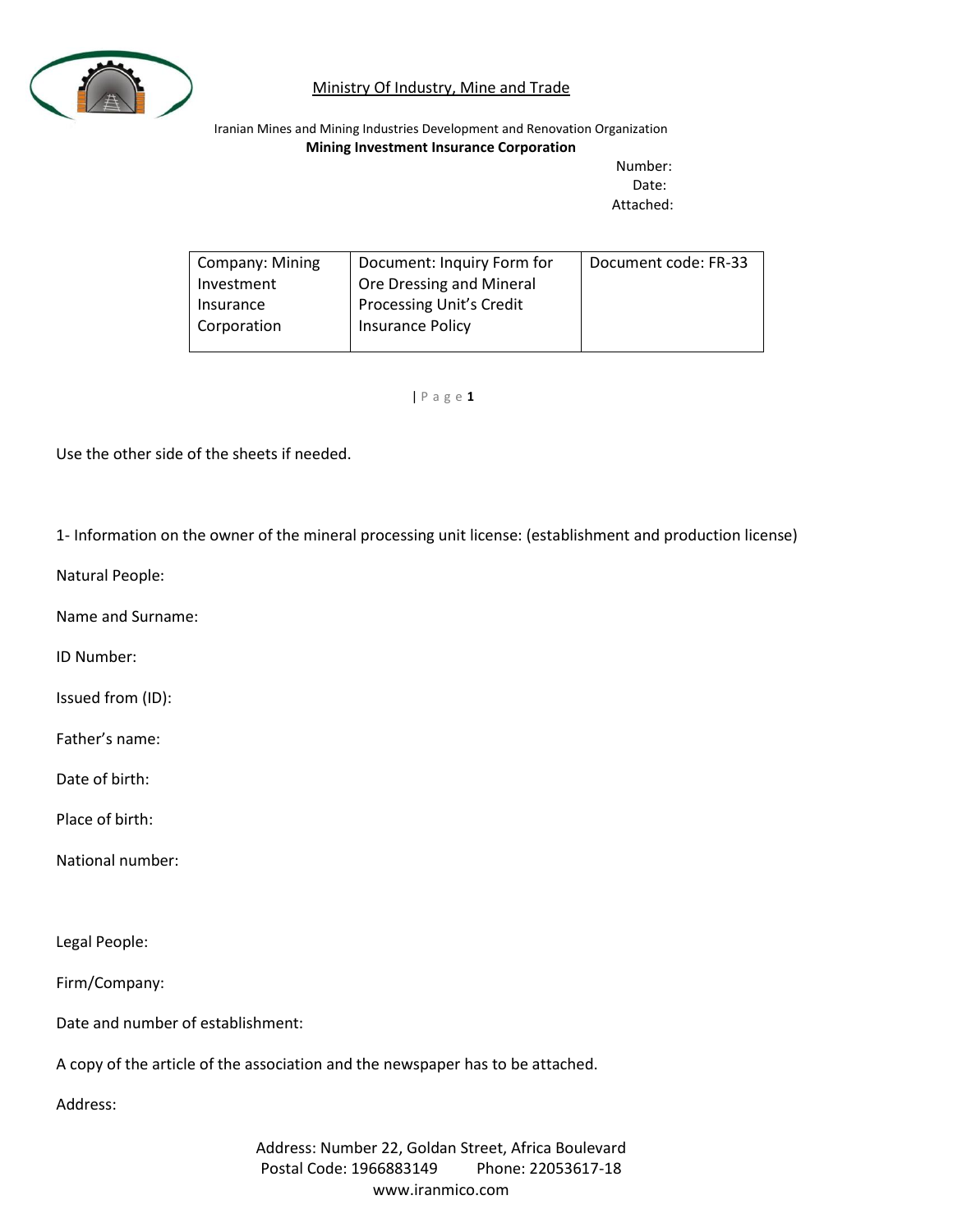

Iranian Mines and Mining Industries Development and Renovation Organization **Mining Investment Insurance Corporation**

Number: Date: Attached:

| Company: Mining | Document: Inquiry Form for      | Document code: FR-33 |
|-----------------|---------------------------------|----------------------|
| Investment      | Ore Dressing and Mineral        |                      |
| Insurance       | <b>Processing Unit's Credit</b> |                      |
| Corporation     | Insurance Policy                |                      |
|                 |                                 |                      |

| P a g e **2**

Phone number:

Fax:

Email:

Related University/College Degree: …

If there is a degree, please note the field of study and the grade.

2- Information on the Operation Unit:

2-1- Name of the operation unit:

2-2- Unit type: □ Mineral Processing

2-3- License type: □ Establishment □ Production

2-4- Date and Number of the license issuance: Valid for … years.

2-5- Date and Number of the license issuance: Valid for … years.

2-6- Place and location of the operation unit:

Province:

City:

District:

Village: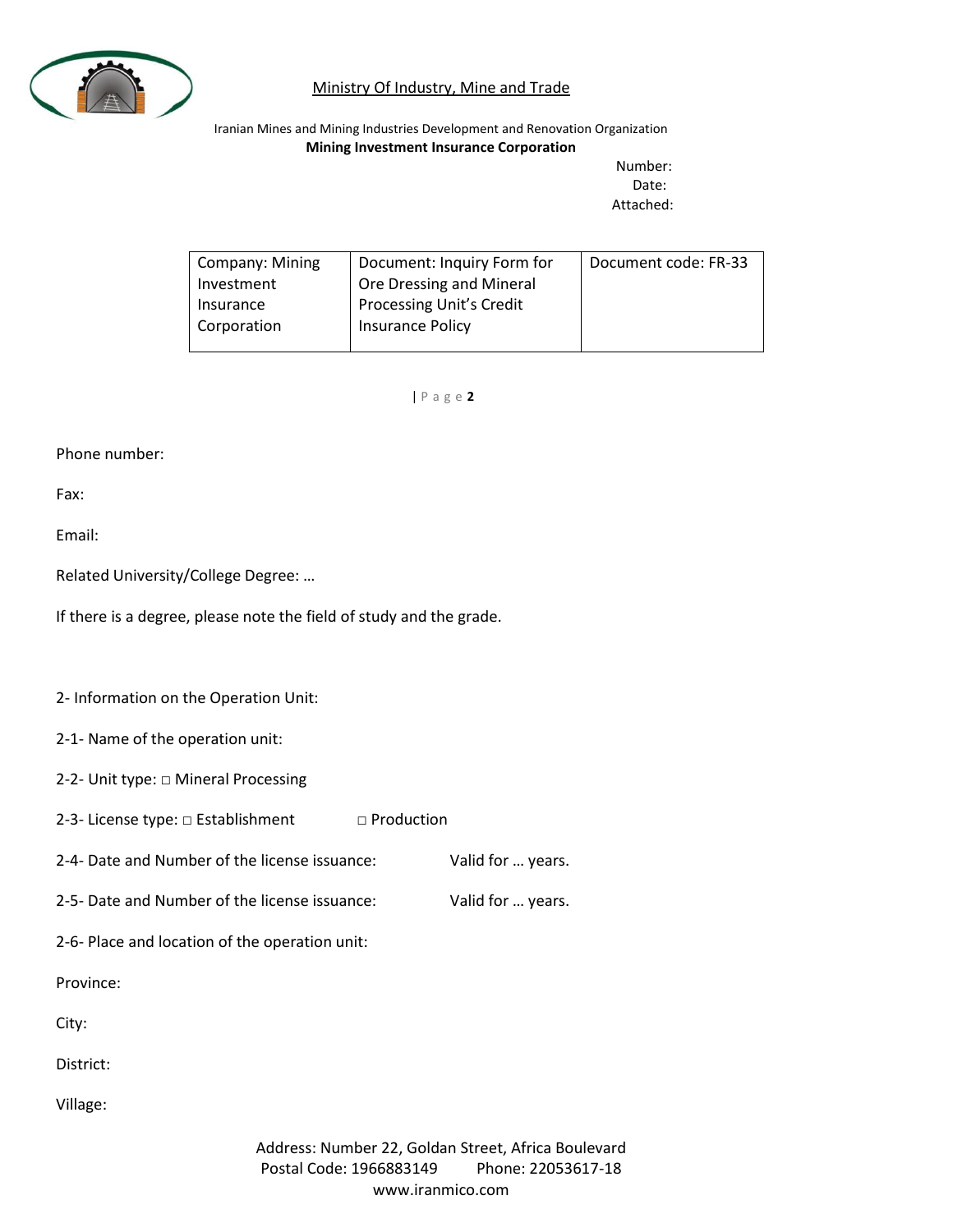

Iranian Mines and Mining Industries Development and Renovation Organization **Mining Investment Insurance Corporation**

Number: Date: Attached:

| Company: Mining | Document: Inquiry Form for      | Document code: FR-33 |
|-----------------|---------------------------------|----------------------|
| Investment      | Ore Dressing and Mineral        |                      |
| Insurance       | <b>Processing Unit's Credit</b> |                      |
| Corporation     | Insurance Policy                |                      |
|                 |                                 |                      |

| P a g e **3**

Address and scheme of the region:

#### 2-7- Cadastre Code:

- 2-8- Name and information on the products:
- 2-9- Average Annual Production: … tons
- 2-10- Information on the use of products:
- 2-11- Type, amount and information on the needed basic materials and how they are provided.

2-12- Type, amount and information on the needed secondary materials during the production process and how they are provided.

2-13- Land Area: ...  $m^2$ 

Current land value: … IRR

Foundation Area:  $\ldots$  m<sup>2</sup>

- 2-14- Estimated working shifts: … shifts
- 2-15- Operation unit's production efficiency: … %
- 2-16- Working days in a year: …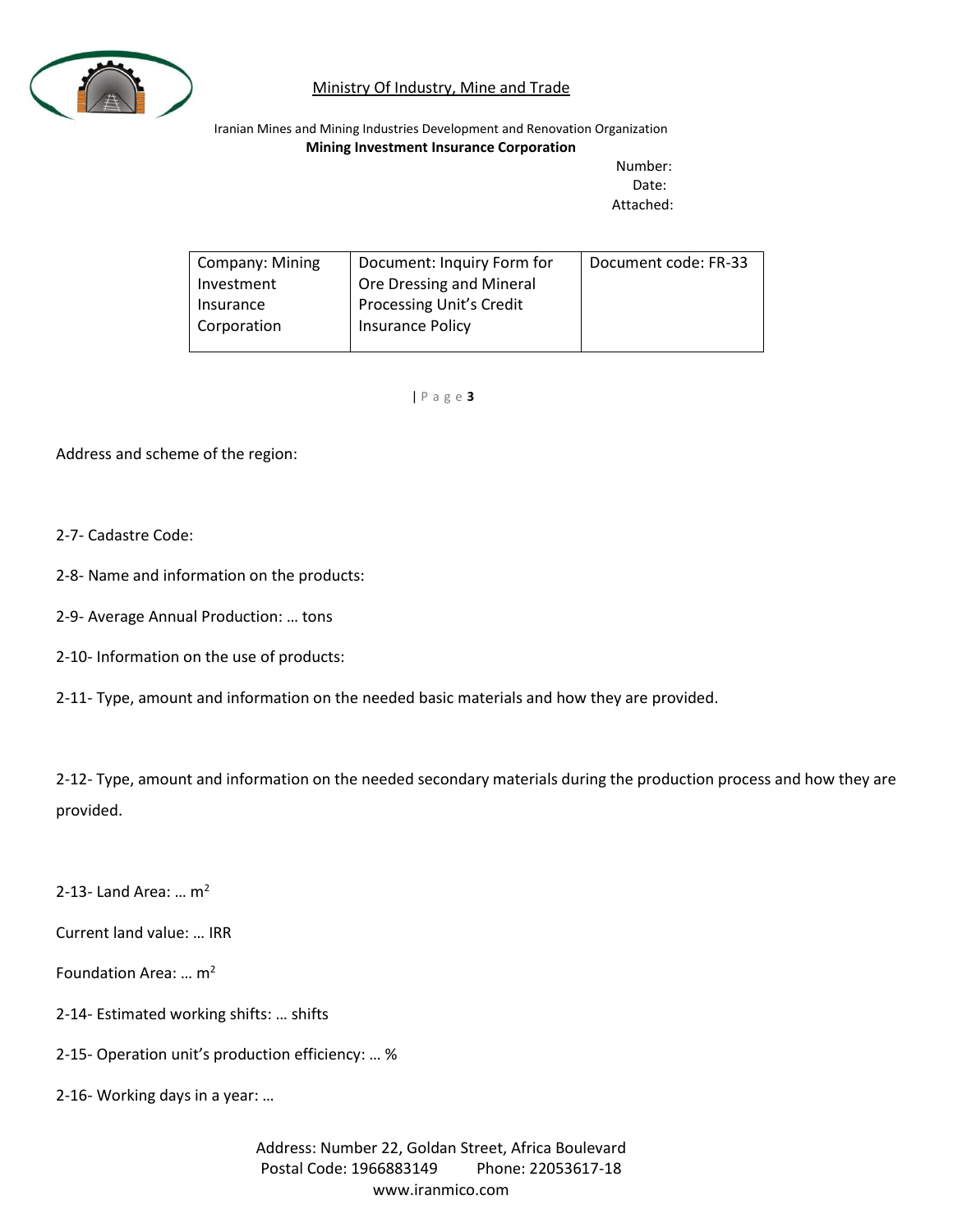

Iranian Mines and Mining Industries Development and Renovation Organization **Mining Investment Insurance Corporation**

Number: Date: Attached:

| <b>Company: Mining</b> | Document: Inquiry Form for      | Document code: FR-33 |
|------------------------|---------------------------------|----------------------|
| Investment             | Ore Dressing and Mineral        |                      |
| Insurance              | <b>Processing Unit's Credit</b> |                      |
| Corporation            | Insurance Policy                |                      |
|                        |                                 |                      |

| P a g e **4**

2-17- Please attach the operation flow sheets with mass distribution, carat and efficiencies.

- 3. Technical Consultant:
- Name and Surname:

Number and date of the license:

Field of study:

Score:

Professional working background:

Address:

Phone number:

E-mail:

4- The current state of the operation:

□ Construction

□ Almost Finished

□ Testing State

□ Production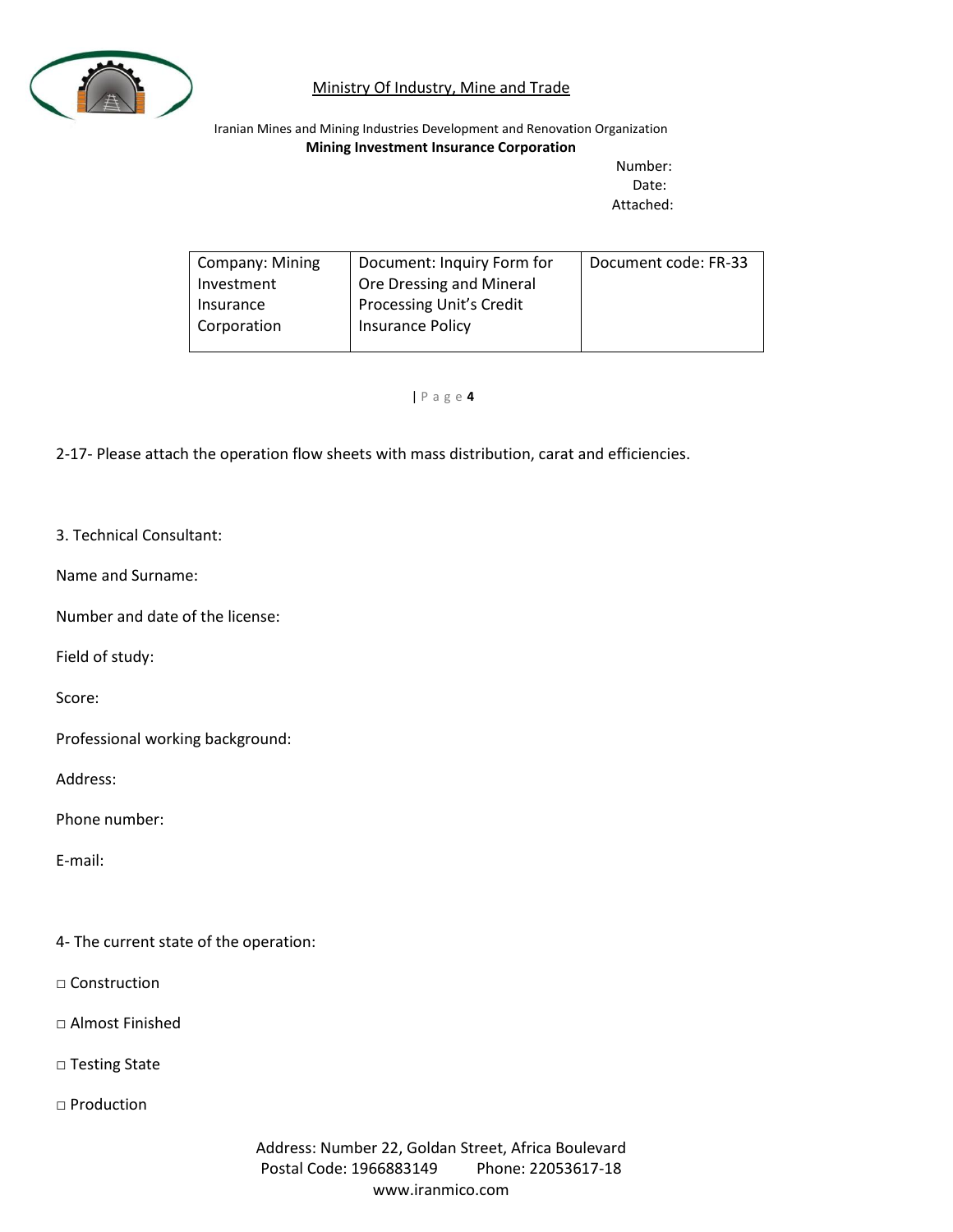

Iranian Mines and Mining Industries Development and Renovation Organization **Mining Investment Insurance Corporation**

Number: Date: Attached:

| <b>Company: Mining</b> | Document: Inquiry Form for | Document code: FR-33 |
|------------------------|----------------------------|----------------------|
|                        |                            |                      |
| Investment             | Ore Dressing and Mineral   |                      |
|                        |                            |                      |
| Insurance              | Processing Unit's Credit   |                      |
|                        |                            |                      |
| Corporation            | Insurance Policy           |                      |
|                        |                            |                      |
|                        |                            |                      |
|                        |                            |                      |

| P a g e **5**

5- Have the authorities like Natural Environment agreed with the construction?

□ Yes

 $\Box$  No

Please Explain.

6- Has there been predicted any precautions regarding the environmental rules during the construction and mining activities?

□ Yes

□ No

If yes, which organization has confirmed it?

7- Can the extracted minerals be exported?

□ Yes

□ No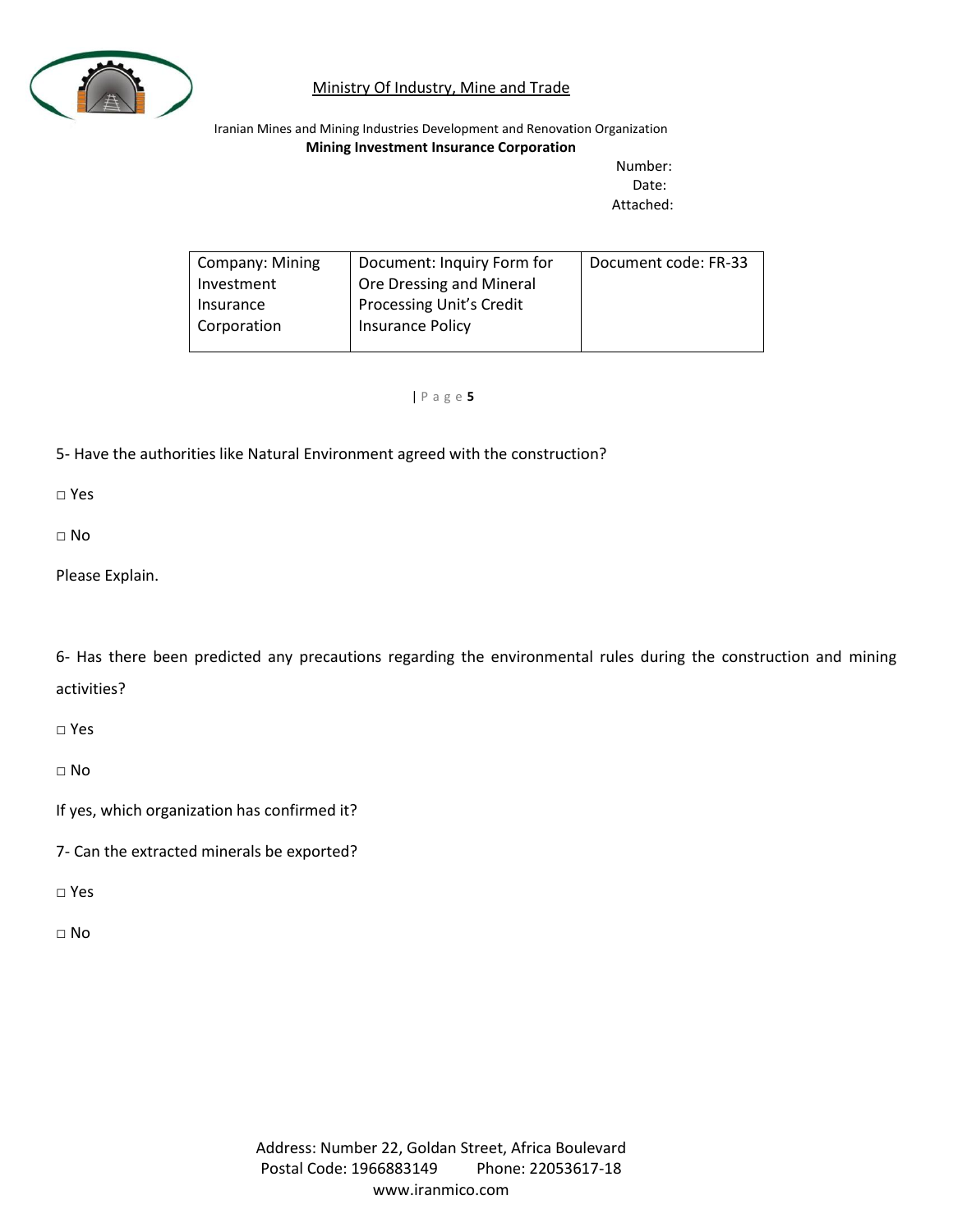

Iranian Mines and Mining Industries Development and Renovation Organization **Mining Investment Insurance Corporation**

> Number: Date: Attached:

| Company: Mining | Document: Inquiry Form for      | Document code: FR-33 |
|-----------------|---------------------------------|----------------------|
| Investment      | Ore Dressing and Mineral        |                      |
| Insurance       | <b>Processing Unit's Credit</b> |                      |
| Corporation     | <b>Insurance Policy</b>         |                      |
|                 |                                 |                      |

#### | P a g e **6**

\* Attention: The information in the table below have to be filled out regarding both the mine complex and the processing unit in case the current or under construction unit is inside the mine region.

8- Information on Man Power:

| 8-1- The current, or working, or needed man power in the unit: (unit-person) |  |  |  |  |  |  |
|------------------------------------------------------------------------------|--|--|--|--|--|--|
|------------------------------------------------------------------------------|--|--|--|--|--|--|

| Education                              | More than BA |        | BA      |        | Associate Degree |        | High school Diploma |        | <b>Elementary School</b> |        | Illiterate |        | Total   |        |
|----------------------------------------|--------------|--------|---------|--------|------------------|--------|---------------------|--------|--------------------------|--------|------------|--------|---------|--------|
| Experience                             | Working      | Needed | Working | Needed | Working          | Needed | Working             | Needed | Working                  | Needed | Working    | Needed | Working | Needed |
| More than<br>10 years                  |              |        |         |        |                  |        |                     |        |                          |        |            |        |         |        |
| 7-10 years                             |              |        |         |        |                  |        |                     |        |                          |        |            |        |         |        |
| 3-7 years                              |              |        |         |        |                  |        |                     |        |                          |        |            |        |         |        |
| 1-3 years                              |              |        |         |        |                  |        |                     |        |                          |        |            |        |         |        |
| $\mathsf{No}$<br>working<br>experience |              |        |         |        |                  |        |                     |        |                          |        |            |        |         |        |
| Total                                  |              |        |         |        |                  |        |                     |        |                          |        |            |        |         |        |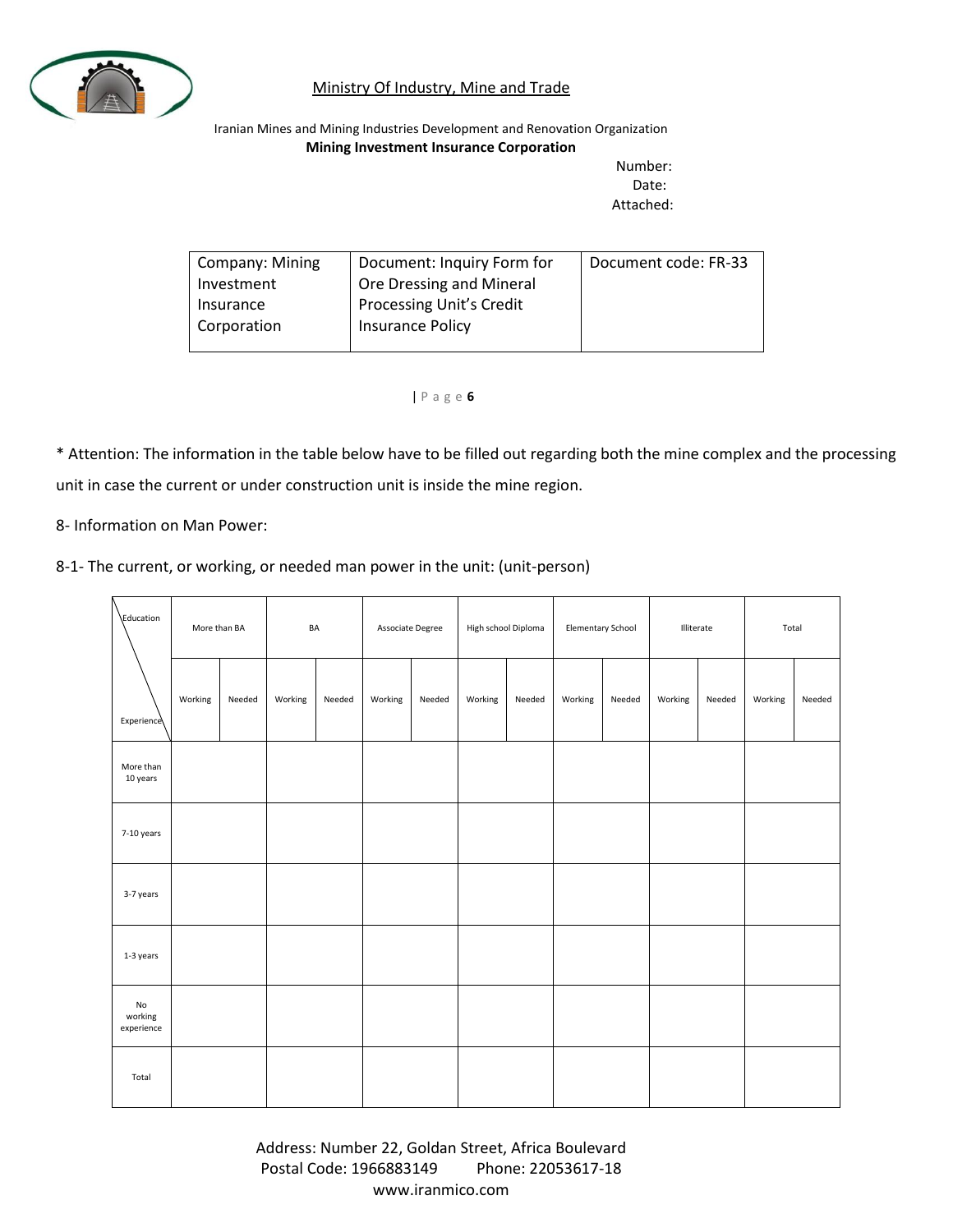

Iranian Mines and Mining Industries Development and Renovation Organization **Mining Investment Insurance Corporation**

Number: Date: Attached:

| Company: Mining | Document: Inquiry Form for      | Document code: FR-33 |
|-----------------|---------------------------------|----------------------|
| Investment      | Ore Dressing and Mineral        |                      |
| Insurance       | <b>Processing Unit's Credit</b> |                      |
| Corporation     | Insurance Policy                |                      |
|                 |                                 |                      |

| P a g e **7**

8-1-1- Number of people covered by life/investment insurance: … people

8-1-2- Number of people covered by the employer's civil liability: … people

9- Investment: (operation, costs and schedule)

9-1- The estimated costs for the operation unit construction: (Unit-MMIRR)

| Operation          | <b>Time Needed</b> | <b>Estimated Costs</b> |
|--------------------|--------------------|------------------------|
| $1 -$              |                    |                        |
| $2 -$              |                    |                        |
| $3-$               |                    |                        |
| $4-$               |                    |                        |
| $5-$               |                    |                        |
| <b>Total Costs</b> |                    |                        |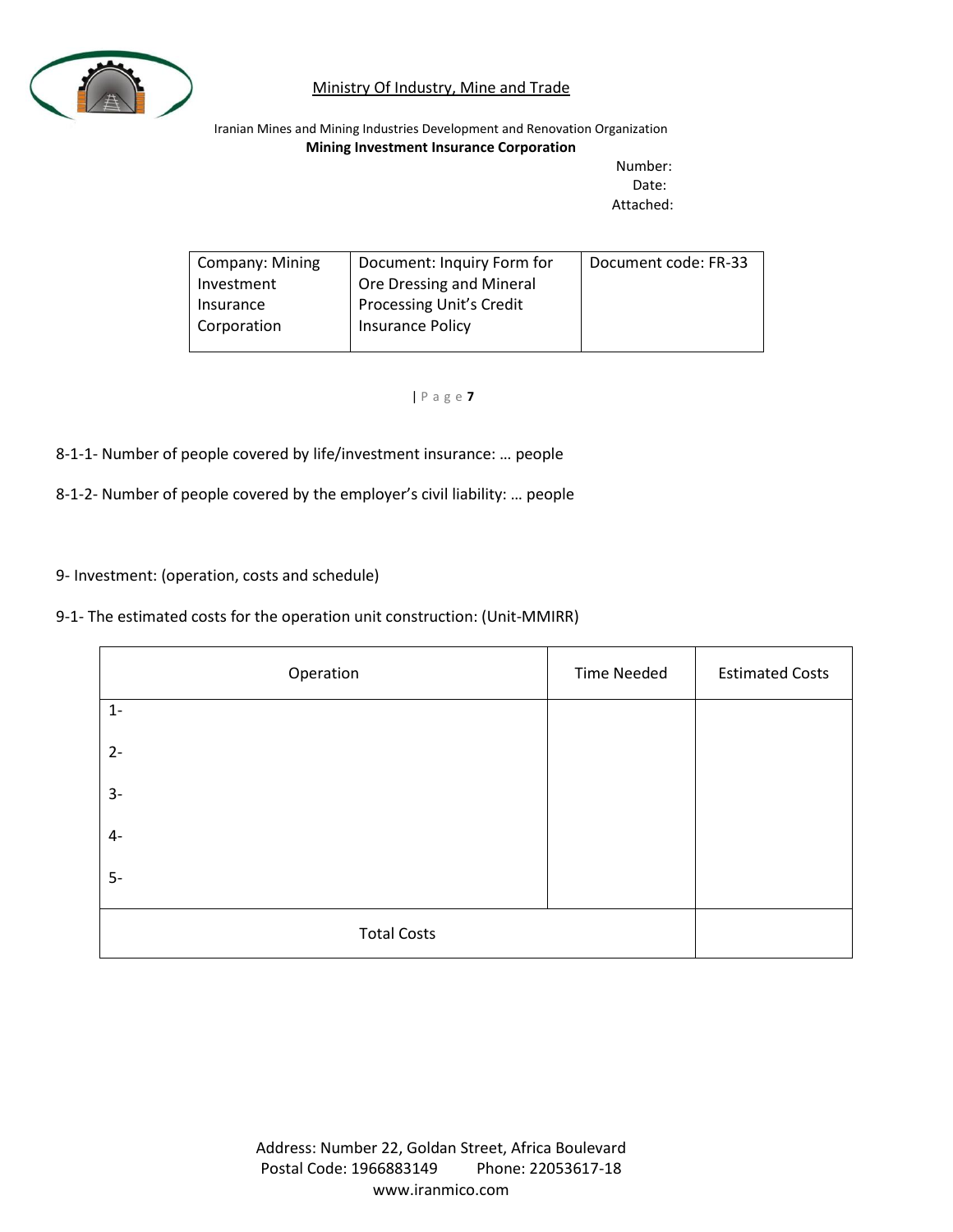

Iranian Mines and Mining Industries Development and Renovation Organization **Mining Investment Insurance Corporation**

Number: Date: Attached:

| <b>Company: Mining</b> | Document: Inquiry Form for      | Document code: FR-33 |
|------------------------|---------------------------------|----------------------|
| Investment             | Ore Dressing and Mineral        |                      |
| Insurance              | <b>Processing Unit's Credit</b> |                      |
| Corporation            | <b>Insurance Policy</b>         |                      |
|                        |                                 |                      |

| P a g e **8**

### 9-2- Costs already paid for the operation unit construction: (Unit-MMIRR)

| Operation          | <b>Time Needed</b> | <b>Current Value</b> |
|--------------------|--------------------|----------------------|
| $1 -$              |                    |                      |
| $2 -$              |                    |                      |
| $3-$               |                    |                      |
| $4-$               |                    |                      |
| $5-$               |                    |                      |
| <b>Total Costs</b> |                    |                      |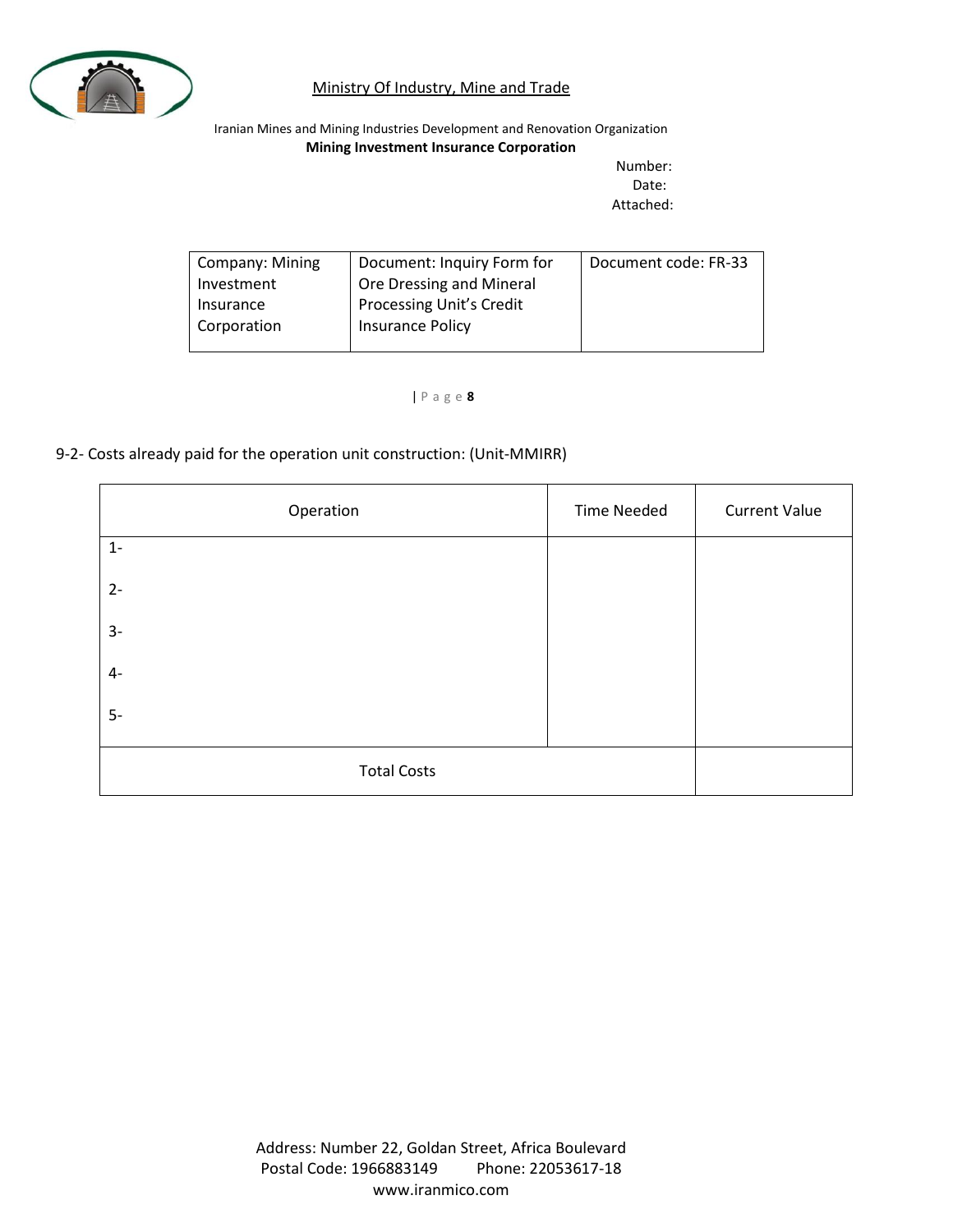

Iranian Mines and Mining Industries Development and Renovation Organization **Mining Investment Insurance Corporation**

Number: Date: Attached:

| <b>Company: Mining</b> | Document: Inquiry Form for      | Document code: FR-33 |
|------------------------|---------------------------------|----------------------|
| Investment             | Ore Dressing and Mineral        |                      |
| Insurance              | <b>Processing Unit's Credit</b> |                      |
| Corporation            | <b>Insurance Policy</b>         |                      |
|                        |                                 |                      |

| P a g e **9**

#### 10- Construction

#### 10-1- Project Construction and Installation (Unit-MMIRR)

| Number         | Type               | <b>Building</b><br>Area $(m2)$ | Area Unit<br>Costs | Construction<br>Costs (MMIRR) | <b>Total Costs</b><br>(MMIRR) |
|----------------|--------------------|--------------------------------|--------------------|-------------------------------|-------------------------------|
| $\mathbf{1}$   |                    |                                |                    |                               |                               |
| $\overline{2}$ |                    |                                |                    |                               |                               |
| 3              |                    |                                |                    |                               |                               |
| $\pmb{4}$      |                    |                                |                    |                               |                               |
| 5              |                    |                                |                    |                               |                               |
|                | <b>Total Costs</b> |                                |                    |                               |                               |

10-2- The current construction in the operation unit site: (Unit-MMIRR)

| Number | Type | <b>Building</b><br>Area $(m2)$ | Area Unit<br>Costs | Installation<br>Costs<br>(MMIRR) | Current<br>Value<br>(MMIRR) |
|--------|------|--------------------------------|--------------------|----------------------------------|-----------------------------|
|        |      |                                |                    |                                  |                             |
|        |      |                                |                    |                                  |                             |
| 3      |      |                                |                    |                                  |                             |
| 4      |      |                                |                    |                                  |                             |

Total Costs: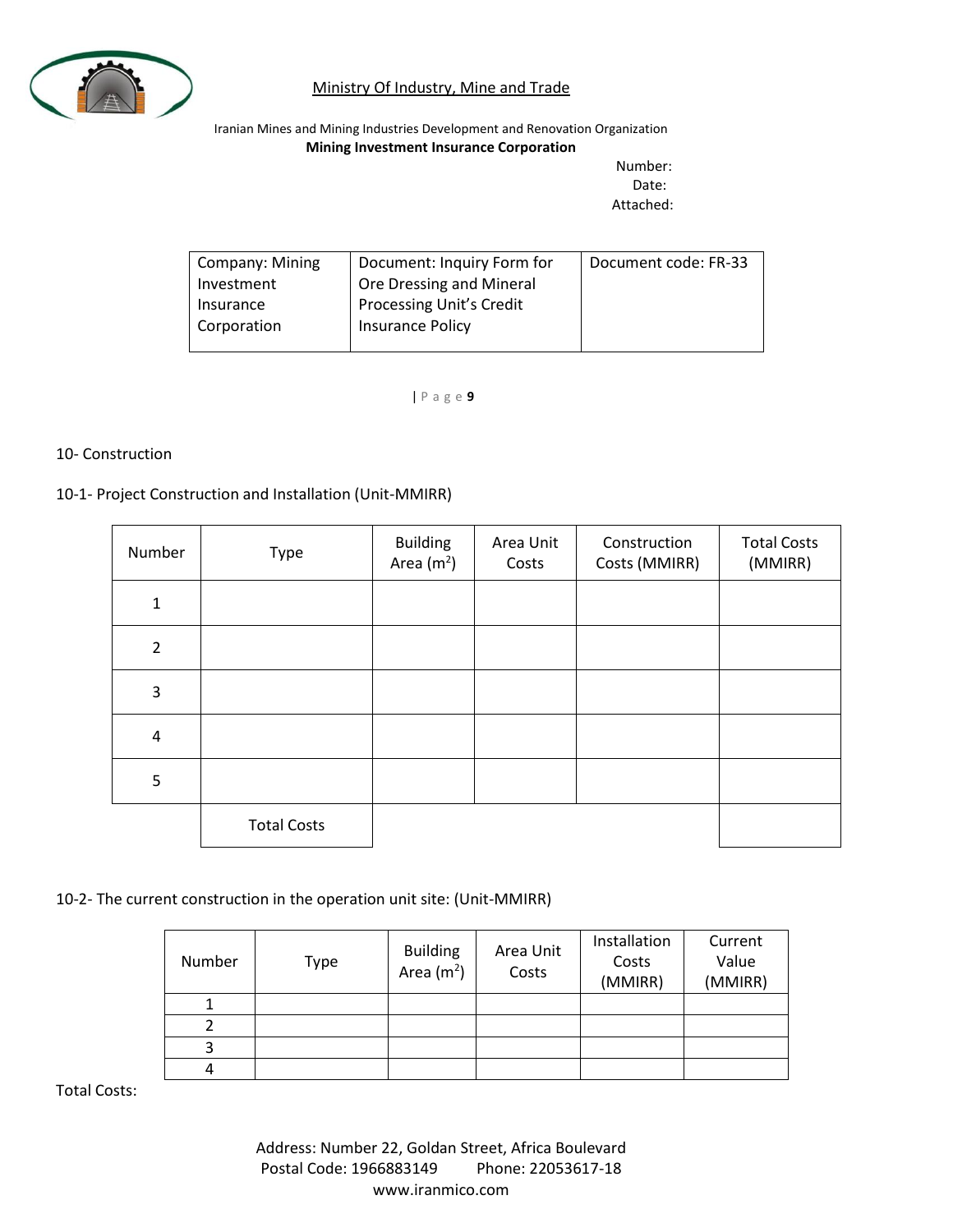

Iranian Mines and Mining Industries Development and Renovation Organization **Mining Investment Insurance Corporation**

> Number: Date: Attached:

| Company: Mining | Document: Inquiry Form for      | Document code: FR-33 |
|-----------------|---------------------------------|----------------------|
| Investment      | Ore Dressing and Mineral        |                      |
| Insurance       | <b>Processing Unit's Credit</b> |                      |
| Corporation     | <b>Insurance Policy</b>         |                      |
|                 |                                 |                      |

| P a g e **10**

#### 11- Machinery and Tools:

#### 11-1- Machinery and Tools Needed: (Unit-MMIRR)

| Number | Machine<br>Name | Type and<br>the<br>Exporting<br>Country | Model,<br>Year of<br>Production | Power | Electric<br>Power | Number | Price | Total<br>Costs<br>(MMIRR) | Current<br>Value<br>(MMIRR) |
|--------|-----------------|-----------------------------------------|---------------------------------|-------|-------------------|--------|-------|---------------------------|-----------------------------|
|        |                 |                                         |                                 |       |                   |        |       |                           |                             |
|        |                 |                                         |                                 |       |                   |        |       |                           |                             |
| 3      |                 |                                         |                                 |       |                   |        |       |                           |                             |
| 4      |                 |                                         |                                 |       |                   |        |       |                           |                             |
| 5      |                 |                                         |                                 |       |                   |        |       |                           |                             |
| 6      |                 |                                         |                                 |       |                   |        |       |                           |                             |

Total Costs:

### 11-2- Machinery and Tools (Available): (Unit-MMIRR)

| Number | Machine<br>Name | Type and<br>the<br>Exporting<br>Country | Model,<br>Year of<br>Production | Power | Electric<br>Power | Number | Price | Total<br>Costs<br>(MMIRR) | Current<br>Value<br>(MMIRR) |
|--------|-----------------|-----------------------------------------|---------------------------------|-------|-------------------|--------|-------|---------------------------|-----------------------------|
|        |                 |                                         |                                 |       |                   |        |       |                           |                             |
|        |                 |                                         |                                 |       |                   |        |       |                           |                             |
| 3      |                 |                                         |                                 |       |                   |        |       |                           |                             |
| 4      |                 |                                         |                                 |       |                   |        |       |                           |                             |
| 5      |                 |                                         |                                 |       |                   |        |       |                           |                             |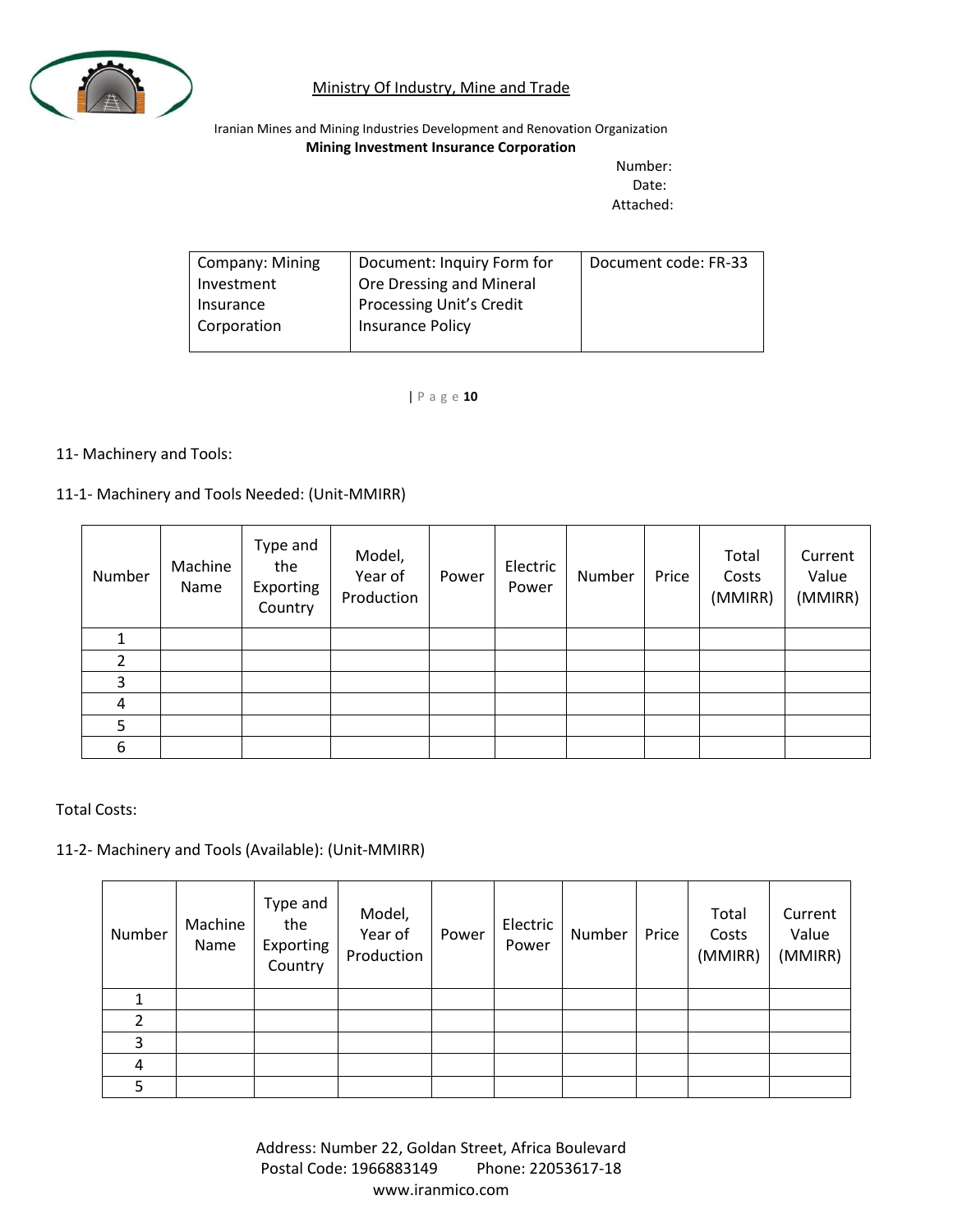

Iranian Mines and Mining Industries Development and Renovation Organization **Mining Investment Insurance Corporation**

Number: Date: Attached:

| <b>Company: Mining</b> | Document: Inquiry Form for      | Document code: FR-33 |
|------------------------|---------------------------------|----------------------|
| Investment             | Ore Dressing and Mineral        |                      |
| Insurance              | <b>Processing Unit's Credit</b> |                      |
| Corporation            | Insurance Policy                |                      |
|                        |                                 |                      |

| P a g e **11**

12- Construction of a path leading to the operation unit:

Estimated: … km, with the cost of … IRR.

Already done: … km, with the cost of … IRR.

13- The Electricity needed for the operation unit:

13-1- The amount of electricity used by the unit: … kW per day

13-2- How will the electricity be provided for?

□ National electrical grid

□ Diesel generator

In case the national electrical grid is used, what has been done in order to get the license to use the electricity and transfer it? Please explain by dividing the costs.

14- Water needed for the operation unit:

14-1- The amount of water used by the unit: ...  $m^3$  per day

Please explain about the water sources.

15- Fuel needed for the operation unit: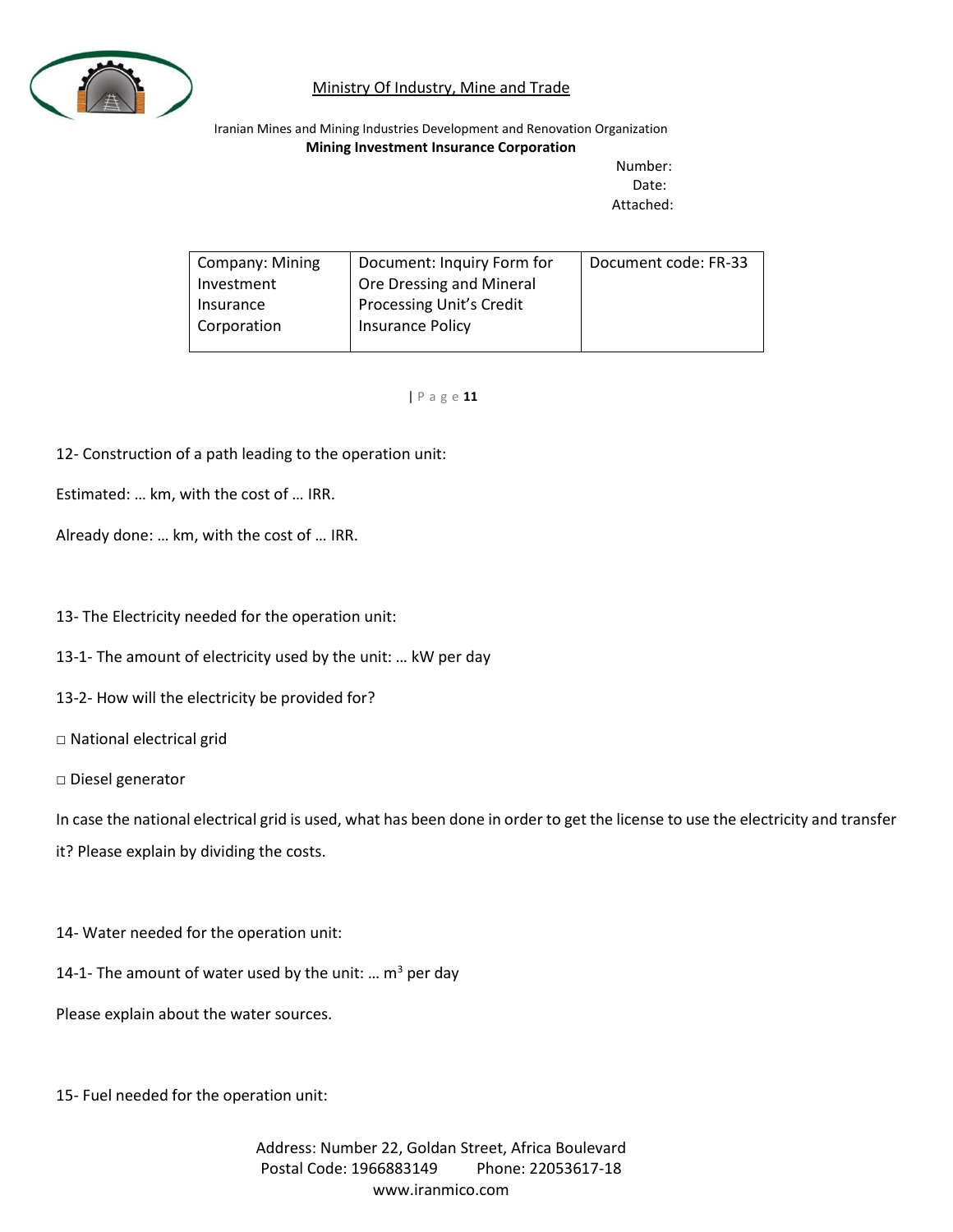

Iranian Mines and Mining Industries Development and Renovation Organization **Mining Investment Insurance Corporation**

Number: Date: Attached:

| Company: Mining | Document: Inquiry Form for      | Document code: FR-33 |
|-----------------|---------------------------------|----------------------|
| Investment      | Ore Dressing and Mineral        |                      |
| Insurance       | <b>Processing Unit's Credit</b> |                      |
| Corporation     | <b>Insurance Policy</b>         |                      |
|                 |                                 |                      |

| P a g e **12**

### 15-1- How, from what sources and for what price will the fuels be provided for?

16- Total Costs:

#### 16-1- Total Costs:

| Number             | Item Costs Assessment                                                                                                    | Estimated | Already Done (Current Value<br>MMIRR) |
|--------------------|--------------------------------------------------------------------------------------------------------------------------|-----------|---------------------------------------|
| 1                  | Total<br>of<br>preparation,<br>costs<br>mobilization and extraction                                                      |           |                                       |
| 2                  | Total Costs of Construction and<br>Installation                                                                          |           |                                       |
| 3                  | Total Costs of Machinery<br>and<br>Equipment                                                                             |           |                                       |
| 4                  | Total costs of constructing a path<br>towards the mine and providing the<br>water and electricity needed for the<br>mine |           |                                       |
| <b>Total Costs</b> |                                                                                                                          |           |                                       |

- 16-2- The final price of the products: … IRR per ton.
- 16-3- Average selling price: … IRR per ton.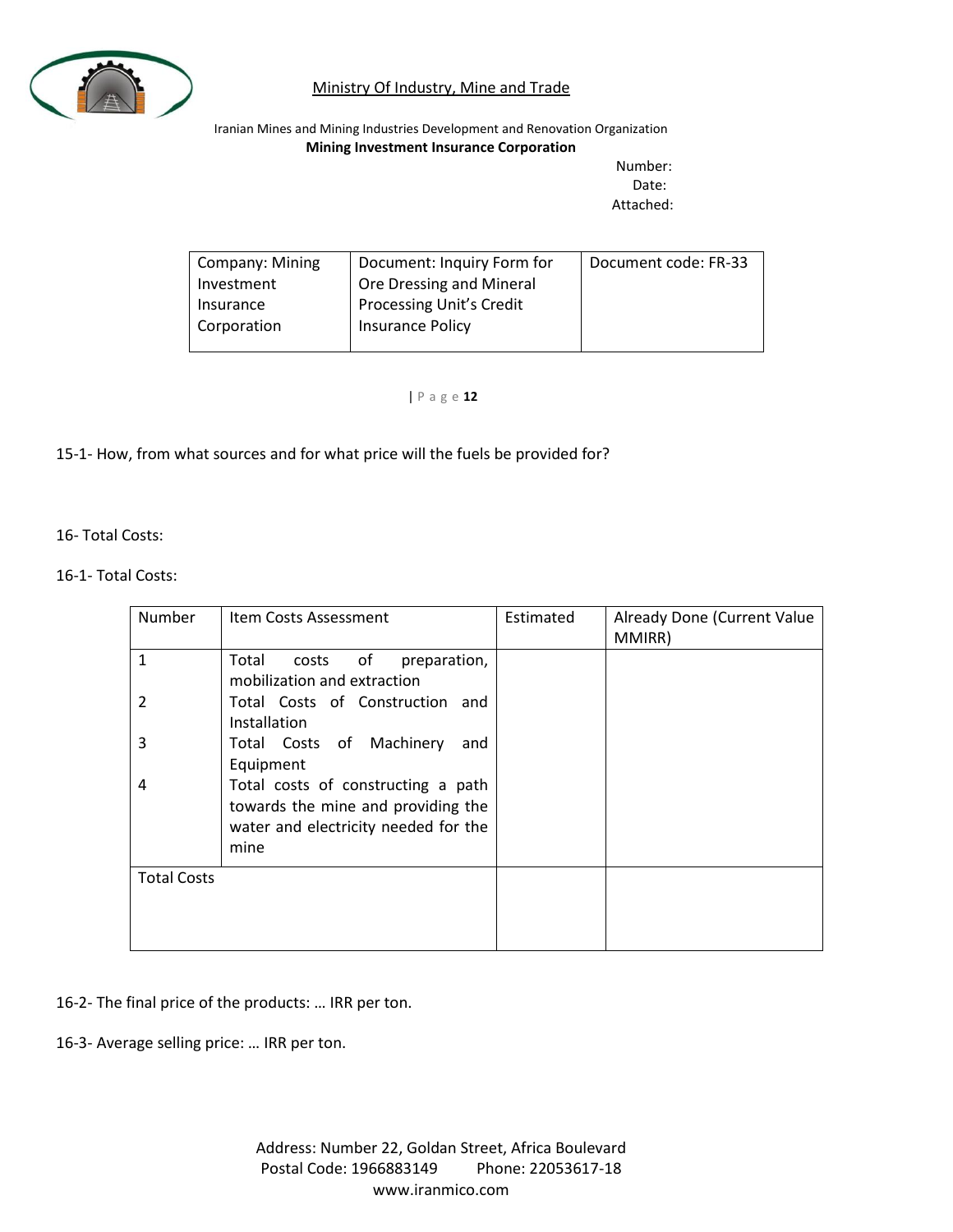

Iranian Mines and Mining Industries Development and Renovation Organization **Mining Investment Insurance Corporation**

Number: Date: Attached:

| <b>Company: Mining</b> | Document: Inquiry Form for      | Document code: FR-33 |
|------------------------|---------------------------------|----------------------|
| Investment             | Ore Dressing and Mineral        |                      |
| Insurance              | <b>Processing Unit's Credit</b> |                      |
| Corporation            | <b>Insurance Policy</b>         |                      |
|                        |                                 |                      |

#### | P a g e **13**

- 17- How much is the needed investment regarding the execution of the project?
- 17-1- The portion covered by the applicant: ….. IRR
- 17-2- The requested loan: ….. IRR
- 17-2- From which Bank or organization the loan has been requested?
- 17-4- What costs is this loan covering?
- □ Buying machines
- □ Project execution

□ Both

17-5- Have you requested for any loans?

□ Yes

 $\Box$  No

17-6- If Yes, how much was the loan and how was it spent?

17-7- Was the production license mentioned in insurance policy request put to bail in order to guarantee the loan?

□ Yes

□ No

17-7-1- If yes, regarding the fact that in case of any damage and payment by this corporation the operation license would go to the corporation, what will you do to redeem the mortgage?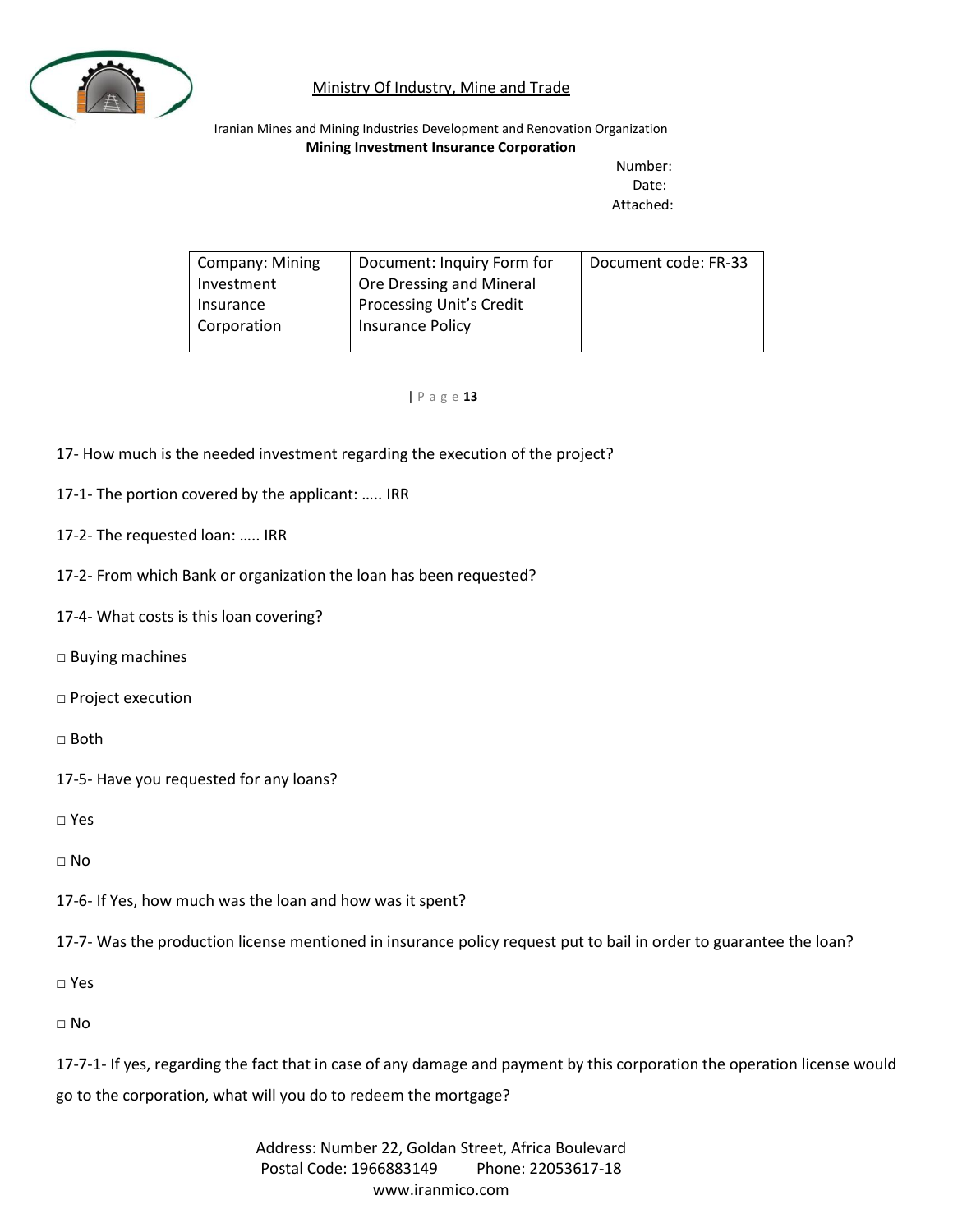

Iranian Mines and Mining Industries Development and Renovation Organization **Mining Investment Insurance Corporation**

Number: Date: Attached:

| Company: Mining | Document: Inquiry Form for      | Document code: FR-33 |
|-----------------|---------------------------------|----------------------|
| Investment      | Ore Dressing and Mineral        |                      |
| Insurance       | <b>Processing Unit's Credit</b> |                      |
| Corporation     | Insurance Policy                |                      |
|                 |                                 |                      |

| P a g e **14**

17-7-2- If No, what assurance or guarantee did you provide for the last loan?

17-8- Information on the machinery and the mobilization tools which have to be bought: (Unit-MMIRR)

| Rank  | Type of the Machinery | Number | <b>Unit Costs</b> | <b>Total Costs</b> |
|-------|-----------------------|--------|-------------------|--------------------|
|       |                       |        |                   |                    |
|       |                       |        |                   |                    |
|       |                       |        |                   |                    |
|       |                       |        |                   |                    |
|       |                       |        |                   |                    |
| Total |                       |        |                   |                    |

18- What possessions will you present as a guarantee for your obligations? (The possessions which are not pawned)

18-1- Please note the name, information and the current location of the machinery and tools you already have.

18-2- Please note your real states outside the operation region.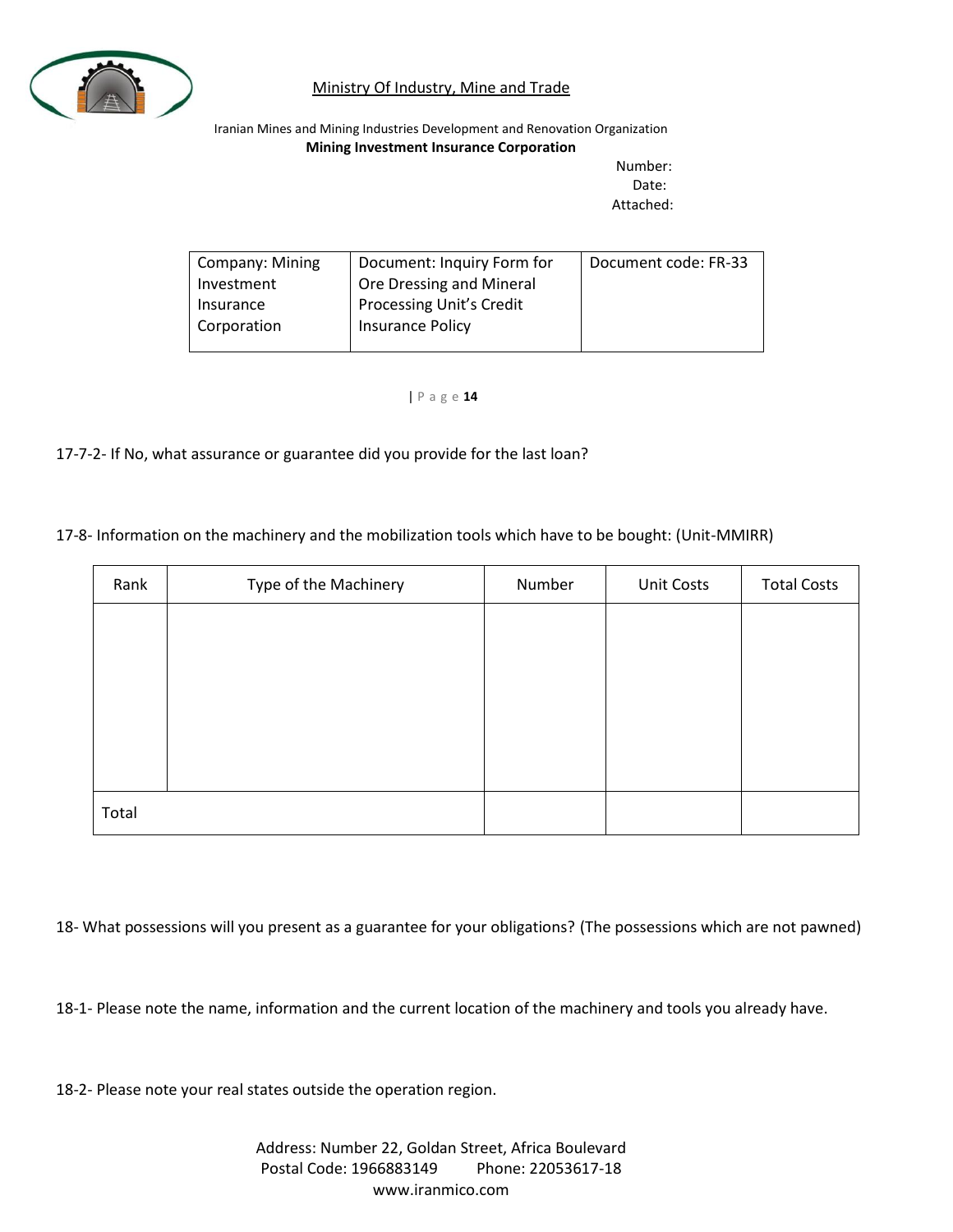

Iranian Mines and Mining Industries Development and Renovation Organization **Mining Investment Insurance Corporation**

Number: Date: Attached:

| Company: Mining | Document: Inquiry Form for      | Document code: FR-33 |
|-----------------|---------------------------------|----------------------|
| Investment      | Ore Dressing and Mineral        |                      |
| Insurance       | <b>Processing Unit's Credit</b> |                      |
| Corporation     | Insurance Policy                |                      |
|                 |                                 |                      |

| P a g e **15**

Land:

Building:

Others: (Please explain)

18-2-1- Land:

Area:  $\ldots$  m<sup>2</sup>

Application:

Type of the title deed:

Value: … IRR

Location:

18-2-2- Building:

The whole land area of the building: ...  $m^2$ 

Foundation Area: … m<sup>2</sup>

Type of the title deed:

Value: … IRR

Location: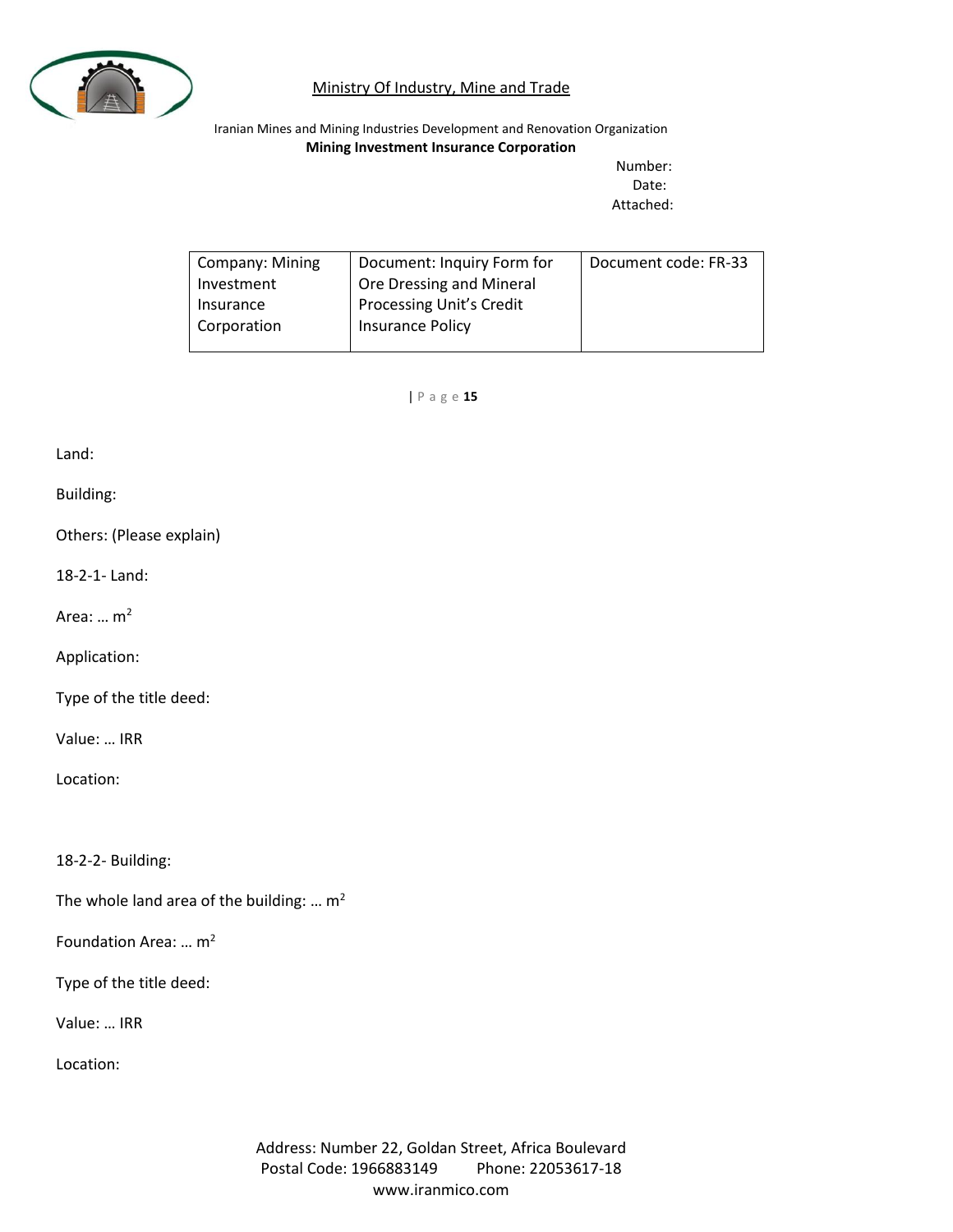

Iranian Mines and Mining Industries Development and Renovation Organization **Mining Investment Insurance Corporation**

Number: Date: Attached:

| <b>Company: Mining</b> | Document: Inquiry Form for      | Document code: FR-33 |
|------------------------|---------------------------------|----------------------|
| Investment             | Ore Dressing and Mineral        |                      |
| Insurance              | <b>Processing Unit's Credit</b> |                      |
| Corporation            | Insurance Policy                |                      |
|                        |                                 |                      |

| P a g e **16**

#### 18-3- Other Possessions:

A. Mining activity license: Please note the number, type, supply, value and location for any mining activity license (except the one which is related to the loan request) which the applicant possesses.

#### B. Partnership in investments:

Value of the stock and partnership in different companies:

\*In case the processing unit is inside the mine region, section 19 and 20 have to be filled out.

- 19- Information on the production license:
- 19-1- Name of the Mine:
- 19-2- Date and Number of the License:
- 19-3- The current state of the operation:
- □ Preparation
- □ Extraction
- 19-4- Production region area: ...  $km<sup>2</sup>$
- 19-5- Place and location of the operation unit:

Province: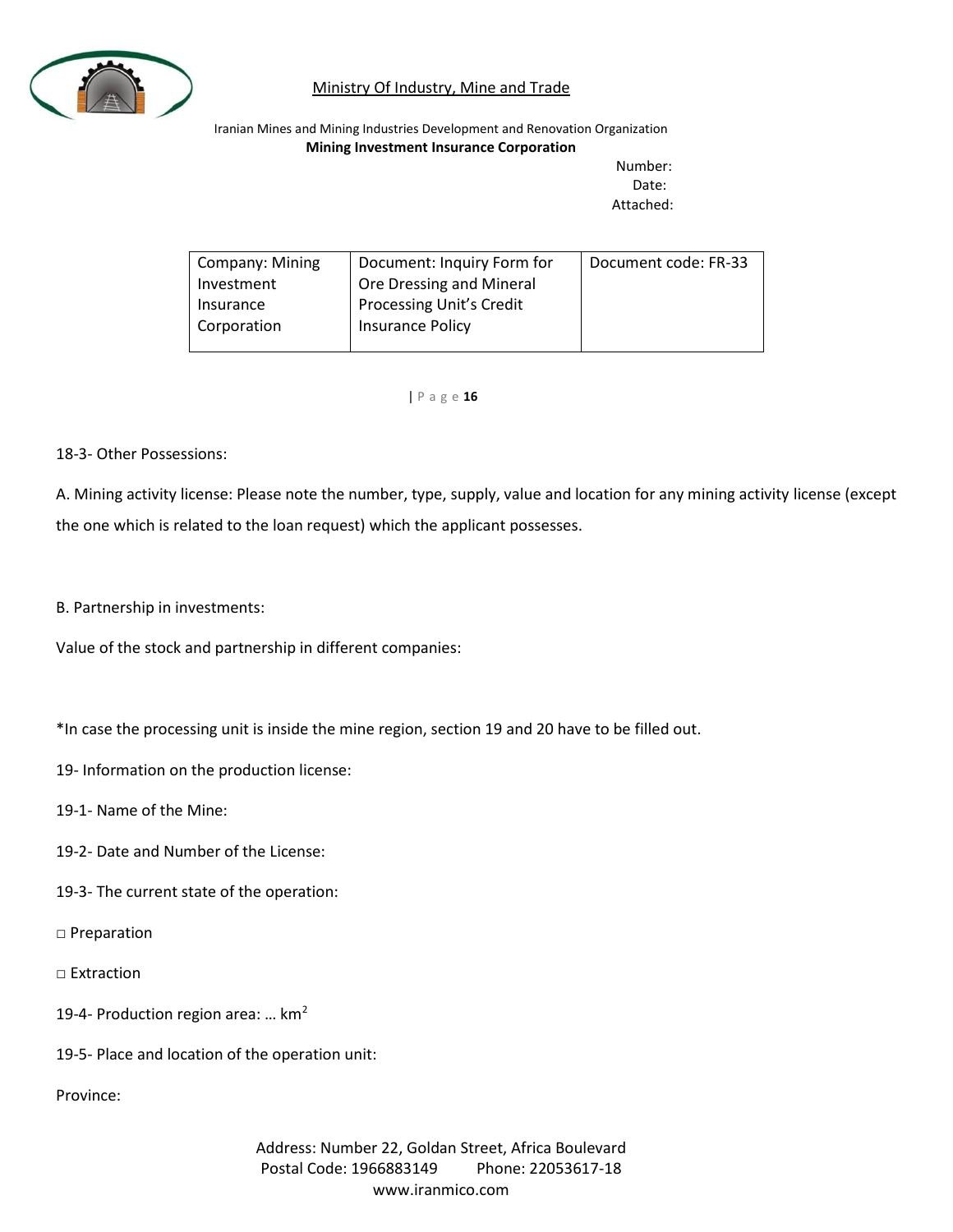

Iranian Mines and Mining Industries Development and Renovation Organization **Mining Investment Insurance Corporation**

Number: Date: Attached:

| <b>Company: Mining</b> | Document: Inquiry Form for | Document code: FR-33 |
|------------------------|----------------------------|----------------------|
| Investment             | Ore Dressing and Mineral   |                      |
| Insurance              | Processing Unit's Credit   |                      |
| Corporation            | Insurance Policy           |                      |
|                        |                            |                      |

| P a g e **17**

City:

District:

Village:

19-6- Average Annual Production: … tons

19-7- Address and scheme of the region:

20- Name and information on the minerals:

20-1- Information on the mineral supplies:

| <b>Title</b>                                                  |                                                                  | Amount<br>(tons) | Carat | <b>Chemical Formula</b> | Inside the<br><b>Mountains</b><br>Estimated<br>Value |
|---------------------------------------------------------------|------------------------------------------------------------------|------------------|-------|-------------------------|------------------------------------------------------|
|                                                               | <b>Licensed Supplies</b><br>(definite)                           |                  |       |                         |                                                      |
| <b>Supplies</b><br>according to the<br>Exploration<br>License | <b>Extractable Supplies</b>                                      |                  |       |                         |                                                      |
|                                                               | <b>Extracted Supplies</b>                                        |                  |       |                         |                                                      |
|                                                               | The Remained<br><b>Extractable Supplies</b>                      |                  |       |                         |                                                      |
| <b>New Supplies</b>                                           | The Explored<br><b>Extractable Supplies</b><br>(being extracted) |                  |       |                         |                                                      |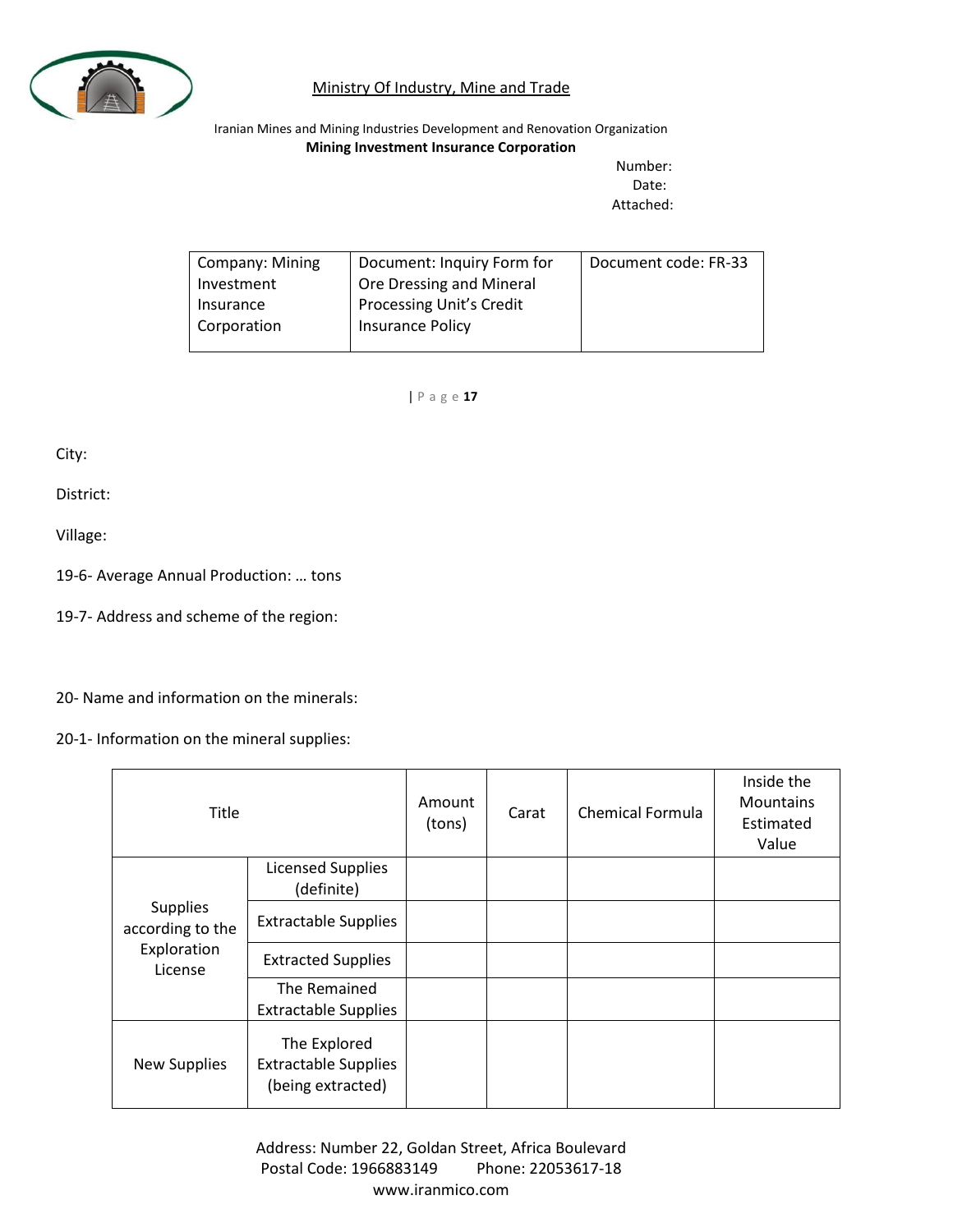

Iranian Mines and Mining Industries Development and Renovation Organization **Mining Investment Insurance Corporation**

Number: Date: Attached:

| Company: Mining | Document: Inquiry Form for      | Document code: FR-33 |
|-----------------|---------------------------------|----------------------|
| Investment      | Ore Dressing and Mineral        |                      |
| Insurance       | <b>Processing Unit's Credit</b> |                      |
| Corporation     | Insurance Policy                |                      |
|                 |                                 |                      |

| P a g e **18**

20-2- Please explain about how the inside the mountain supplies estimated value is been figured out.

21- The table below is related to the financial and operational capacity of the applicant in order to get any facilities (by the legal people). (Unit-MMIRR)

| Rank           | Possessions                                            | End of the Year | End of the Year |
|----------------|--------------------------------------------------------|-----------------|-----------------|
| $\mathbf{1}$   | Total current possessions of the last<br>two years     |                 |                 |
| $\overline{2}$ | <b>Total possessions</b>                               |                 |                 |
| 3              | The remains of the facilities received<br>by the banks |                 |                 |
| 4              | <b>Total current debts</b>                             |                 |                 |
| 5              | Total salary of the shareholders                       |                 |                 |
| 6              | <b>Annual Sale</b>                                     |                 |                 |
| 7              | <b>Gross Profit</b>                                    |                 |                 |
| 8              | <b>Operating Profit</b>                                |                 |                 |
| 9              | EBIT                                                   |                 |                 |

22- A brief explanation on the applicant's possessions: (Natural people)

22-1- Real State: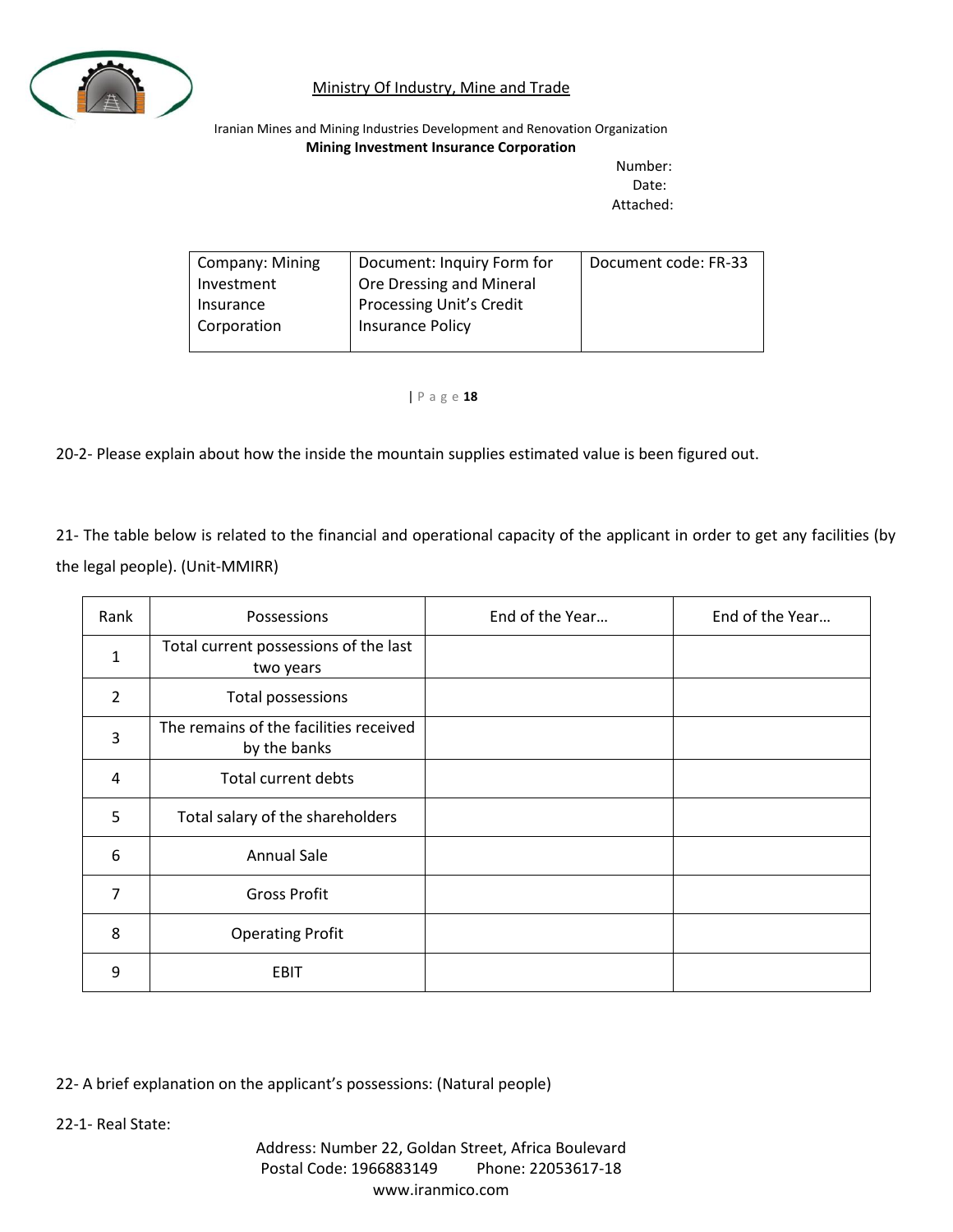

Iranian Mines and Mining Industries Development and Renovation Organization **Mining Investment Insurance Corporation**

Number: Date: Attached:

| <b>Company: Mining</b> | Document: Inquiry Form for      | Document code: FR-33 |
|------------------------|---------------------------------|----------------------|
| Investment             | Ore Dressing and Mineral        |                      |
| Insurance              | <b>Processing Unit's Credit</b> |                      |
| Corporation            | Insurance Policy                |                      |
|                        |                                 |                      |

| P a g e **19**

A. Residential Property: (please note the information)…

Address:

Type of the title deed:

Ownership: (Explain how much of the property is owned) … portion

Registered Building Number:

B. Commercial Property: (please note the information)…

Address:

Type of the title deed:

Ownership: (Explain how much of the property is owned) … portion

Registered Building Number:

C. Rural Property: (please note the information)…

Address:

Type of the title deed:

Ownership: (Explain how much of the property is owned) … portion

Registered Building Number:

22-2- The Heavy Machinery possessed by the applicant and their location:

A: …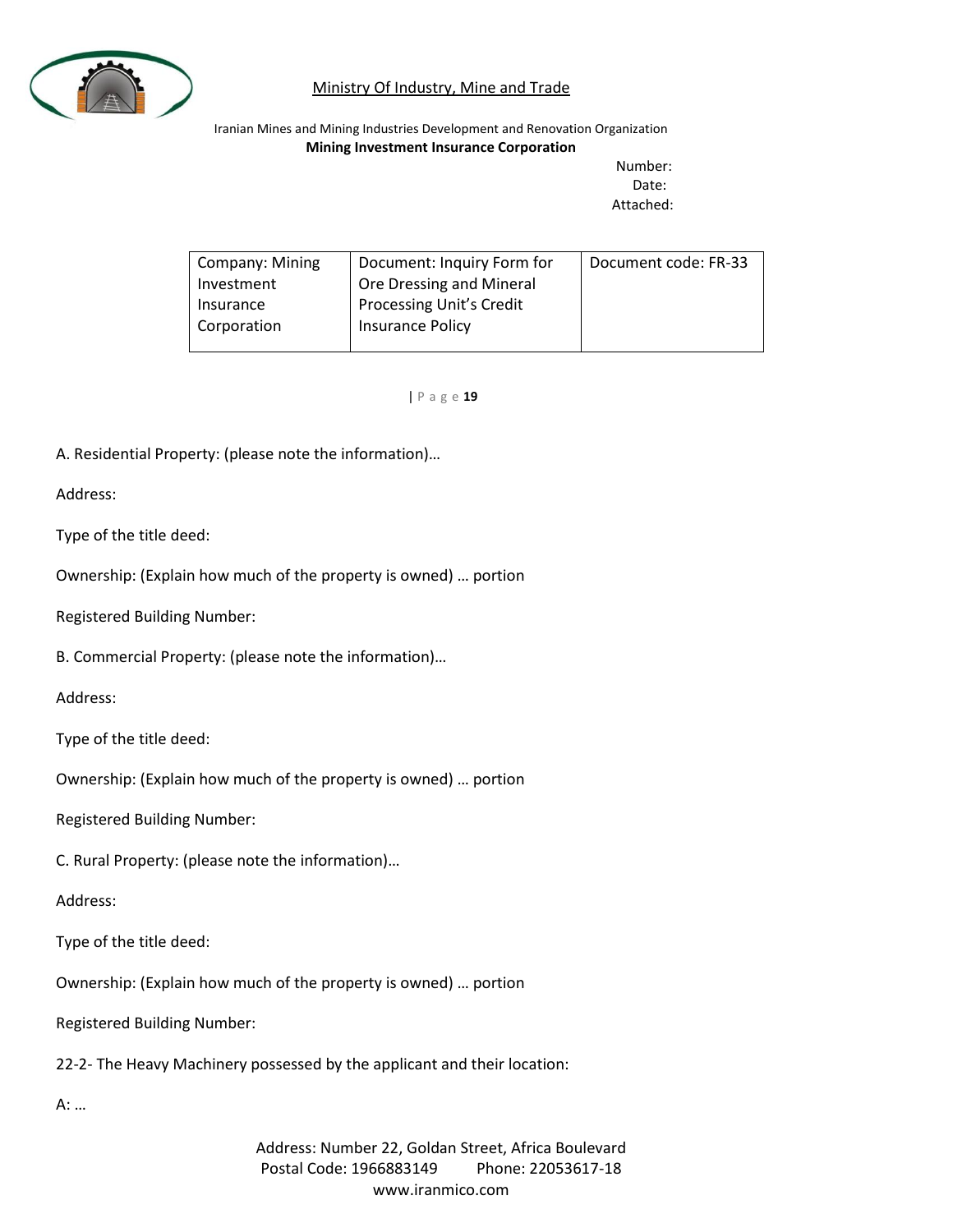

Iranian Mines and Mining Industries Development and Renovation Organization **Mining Investment Insurance Corporation**

Number: Date: Attached:

| Company: Mining | Document: Inquiry Form for      | Document code: FR-33 |
|-----------------|---------------------------------|----------------------|
| Investment      | Ore Dressing and Mineral        |                      |
| Insurance       | <b>Processing Unit's Credit</b> |                      |
| Corporation     | Insurance Policy                |                      |
|                 |                                 |                      |

| P a g e **20**

With the Green Paper Number …

Date: …

The Year it was manufactured: …

B: …

With the Green Paper Number …

Date: …

The Year it was manufactured: …

22-3- The Possessed Mines:

A: Mine …

With the production license number …

Date: …

B: …

A: Mine …

With the production license number …

Date: …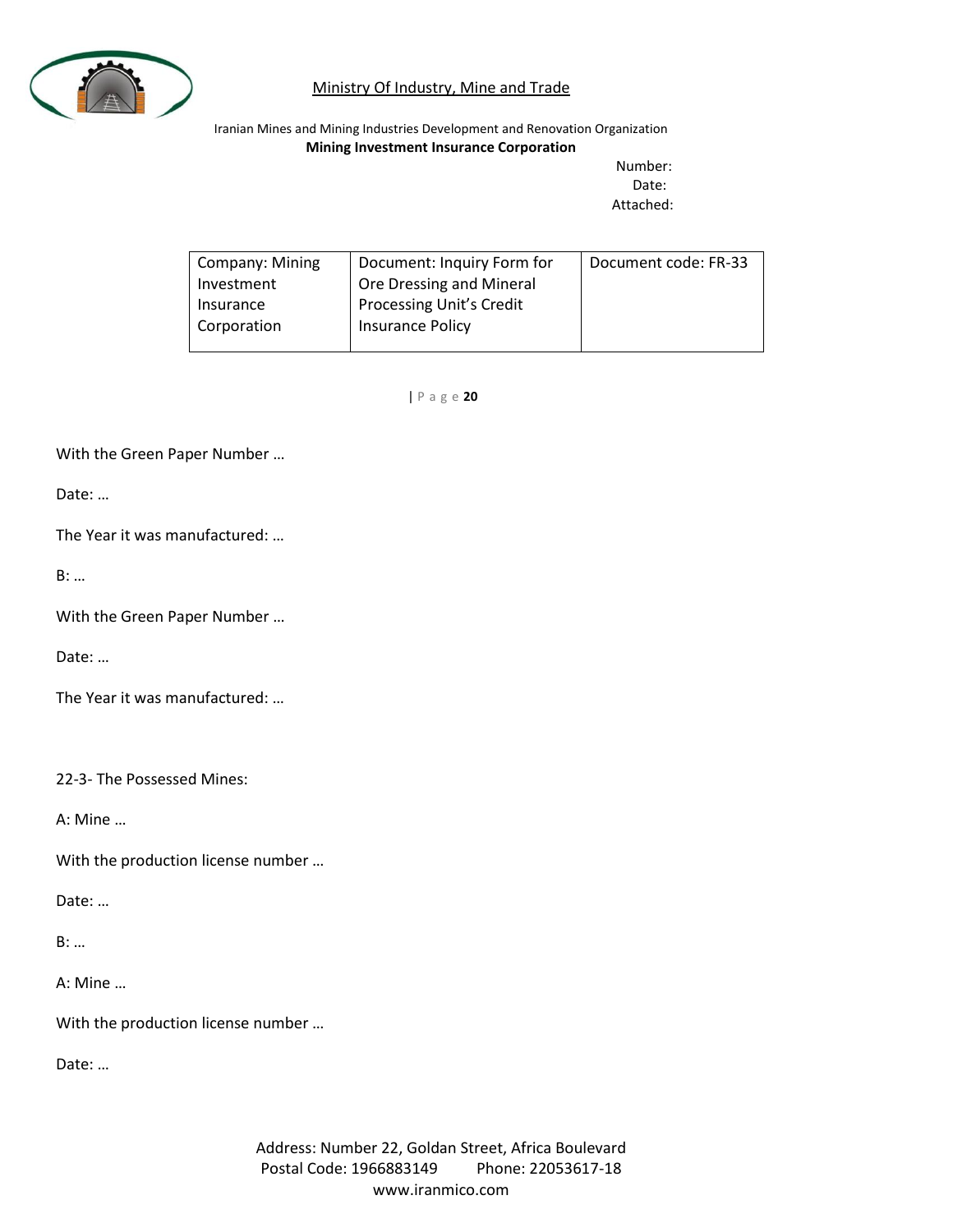

Iranian Mines and Mining Industries Development and Renovation Organization **Mining Investment Insurance Corporation**

Number: Date: Attached:

| Company: Mining | Document: Inquiry Form for      | Document code: FR-33 |
|-----------------|---------------------------------|----------------------|
| Investment      | Ore Dressing and Mineral        |                      |
| Insurance       | <b>Processing Unit's Credit</b> |                      |
| Corporation     | Insurance Policy                |                      |
|                 |                                 |                      |

#### | P a g e **21**

22-4- Other possessions (please give us information about the other possessions:

22-5- The applicant's current major mining activities:

I announce here, that all the questions in this inquiry has been answered honestly and with total awareness.

The owner of the mining license:

Stamp and Signature: